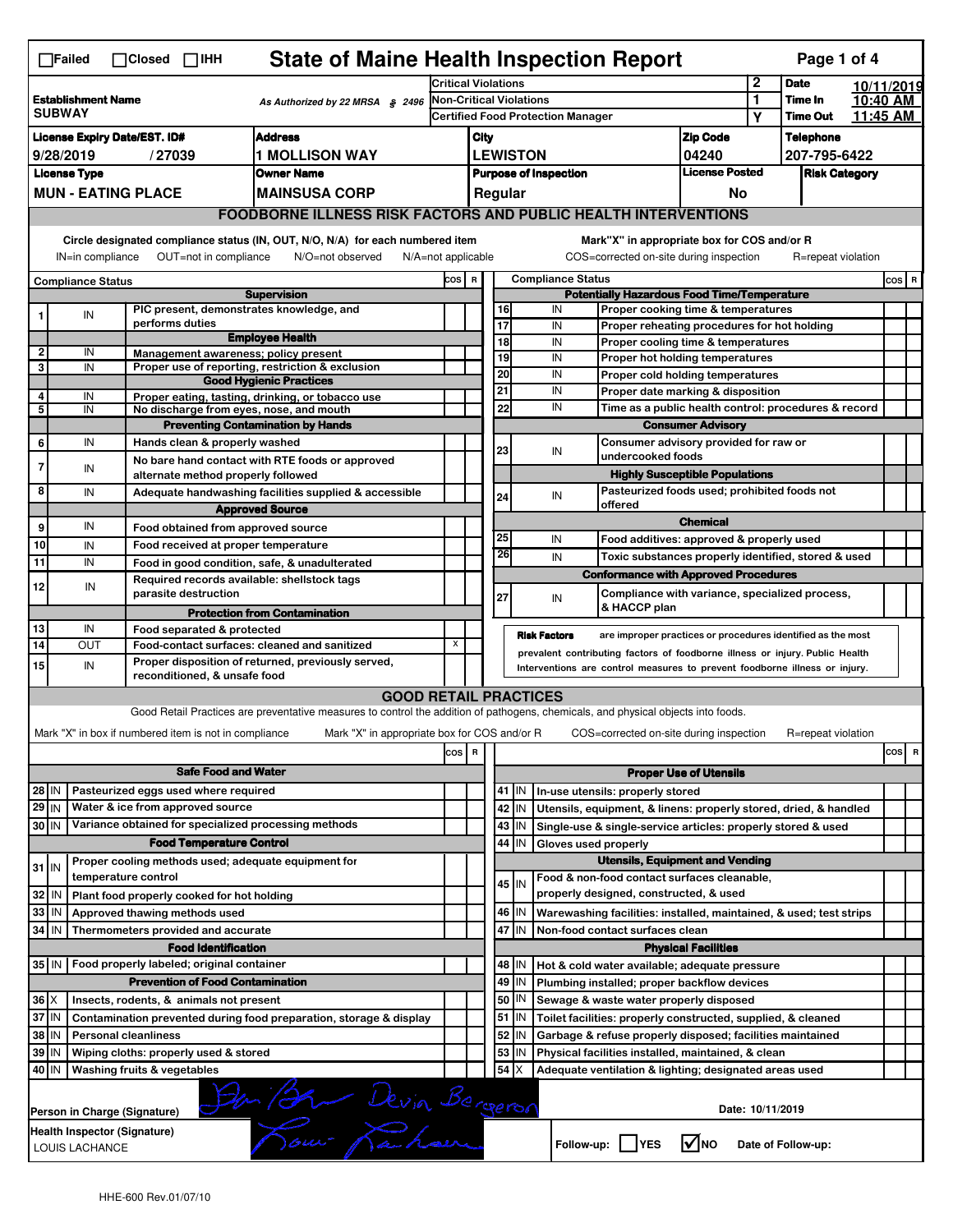|                                                                                                | <b>State of Maine Health Inspection Report</b> |                          |  |                                 |                    |  |                   | Page 2 of 4                      |  |  |
|------------------------------------------------------------------------------------------------|------------------------------------------------|--------------------------|--|---------------------------------|--------------------|--|-------------------|----------------------------------|--|--|
| <b>Establishment Name</b><br><b>SUBWAY</b>                                                     |                                                |                          |  | As Authorized by 22 MRSA § 2496 | 10/11/2019<br>Date |  |                   |                                  |  |  |
| License Expiry Date/EST. ID#<br><b>Address</b><br><b>1 MOLLISON WAY</b><br>9/28/2019<br>/27039 |                                                |                          |  | City / State<br><b>LEWISTON</b> | /ME                |  | Zip Code<br>04240 | <b>Telephone</b><br>207-795-6422 |  |  |
|                                                                                                |                                                |                          |  | <b>Temperature Observations</b> |                    |  |                   |                                  |  |  |
| Location                                                                                       | <b>Temperature</b>                             |                          |  |                                 | <b>Notes</b>       |  |                   |                                  |  |  |
| Meatballs                                                                                      | $37*$                                          | Walk in cooler           |  |                                 |                    |  |                   |                                  |  |  |
| Tuna                                                                                           | $41*$                                          | Drive thru cooler unit   |  |                                 |                    |  |                   |                                  |  |  |
| Quat sanitizer                                                                                 | $0-100$ ppm                                    | Sanitizer bucket         |  |                                 |                    |  |                   |                                  |  |  |
| Quat sanitizer                                                                                 | $150$ ppm                                      | 3 bay sink, discarded    |  |                                 |                    |  |                   |                                  |  |  |
| Water                                                                                          | $100*$                                         | Men's restroom hand wash |  |                                 |                    |  |                   |                                  |  |  |
| Meatballs                                                                                      | $178*$                                         | Hot holding              |  |                                 |                    |  |                   |                                  |  |  |

| Water     | $107*$ | Hand wash           |
|-----------|--------|---------------------|
|           |        |                     |
| Air temp. | $40*$  | Beverage cooler     |
|           |        |                     |
| Tuna      | $34*$  | Counter cooler unit |
|           |        |                     |



**Date: 10/11/2019**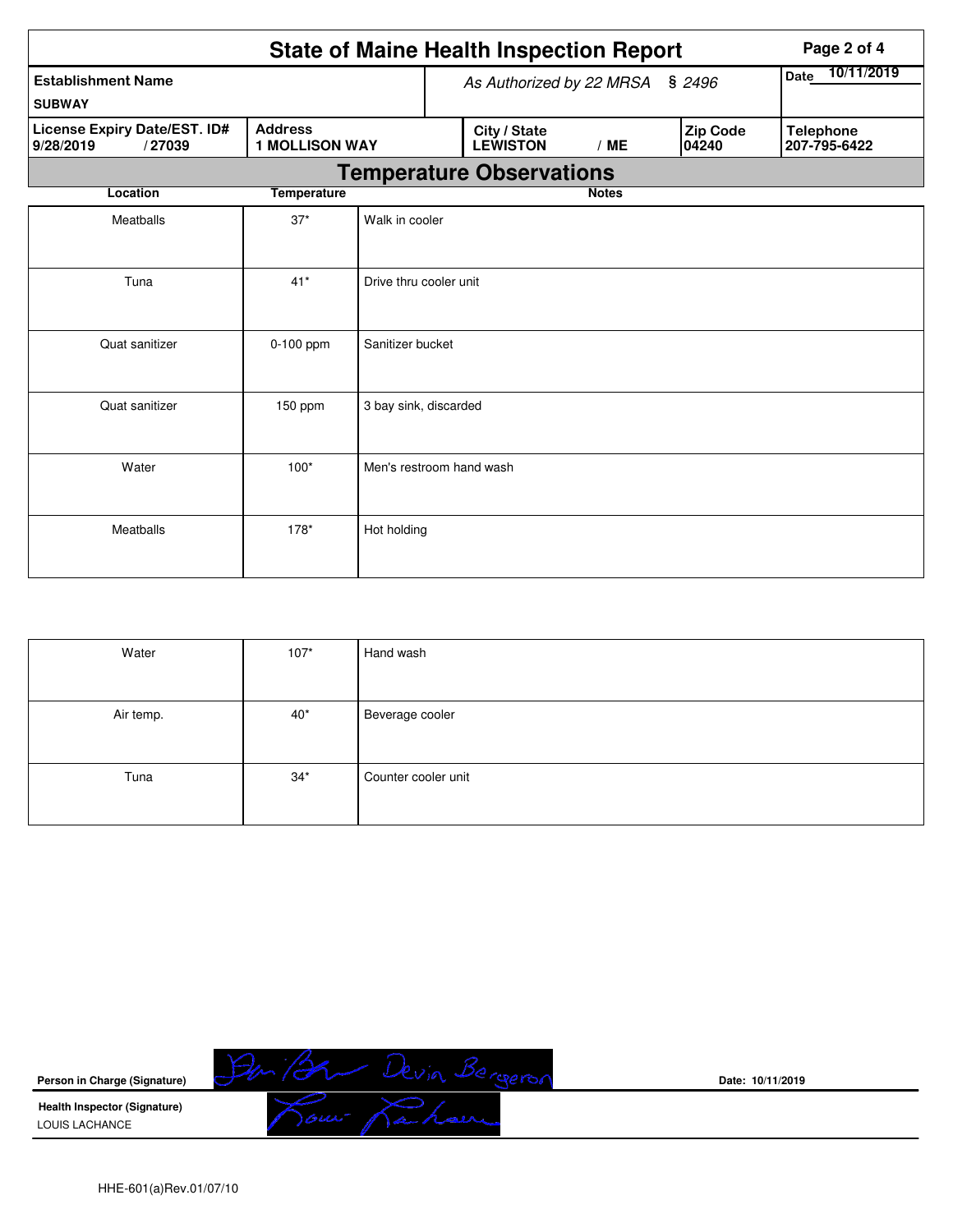|                                                                                                                                                    | Page 3 of 4                             |                                 |            |                          |  |  |  |  |  |  |  |
|----------------------------------------------------------------------------------------------------------------------------------------------------|-----------------------------------------|---------------------------------|------------|--------------------------|--|--|--|--|--|--|--|
| <b>Establishment Name</b><br><b>SUBWAY</b>                                                                                                         |                                         | <b>Date</b>                     | 10/11/2019 |                          |  |  |  |  |  |  |  |
| License Expiry Date/EST. ID#<br>9/28/2019<br>/ 27039                                                                                               | <b>Address</b><br><b>1 MOLLISON WAY</b> | City / State<br><b>LEWISTON</b> | ME         | <b>Zip Code</b><br>04240 |  |  |  |  |  |  |  |
| <b>Observations and Corrective Actions</b>                                                                                                         |                                         |                                 |            |                          |  |  |  |  |  |  |  |
| Violations cited in this report must be corrected within the time frames below, or as stated in sections<br>8-405.11 and 8-406.11 of the Food Code |                                         |                                 |            |                          |  |  |  |  |  |  |  |
| 14: 4-501.114. (C). (2): C: Quaternary ammonium compound solution concentration is too low or too high.                                            |                                         |                                 |            |                          |  |  |  |  |  |  |  |

INSPECTOR NOTES: Both surface and 3 bay sink sanitizer solution inneffective due to low ppm. Quat sanitizer needs to be 200 ppm. \*COS

36: 6-501.111.(C): C: Pests found on premises due to not using proper methods to control them.

INSPECTOR NOTES: Large population of fruit/drain flies and common household flies present. Hire 3rd party Pest Service company to control population and provide documentation within 7 days of this report.

54: 6-501.14.(A): N: Ventilation not clean.

INSPECTOR NOTES: Several air return vents have a build up of dust. Clean more often and as nessecary.



**Date: 10/11/2019**